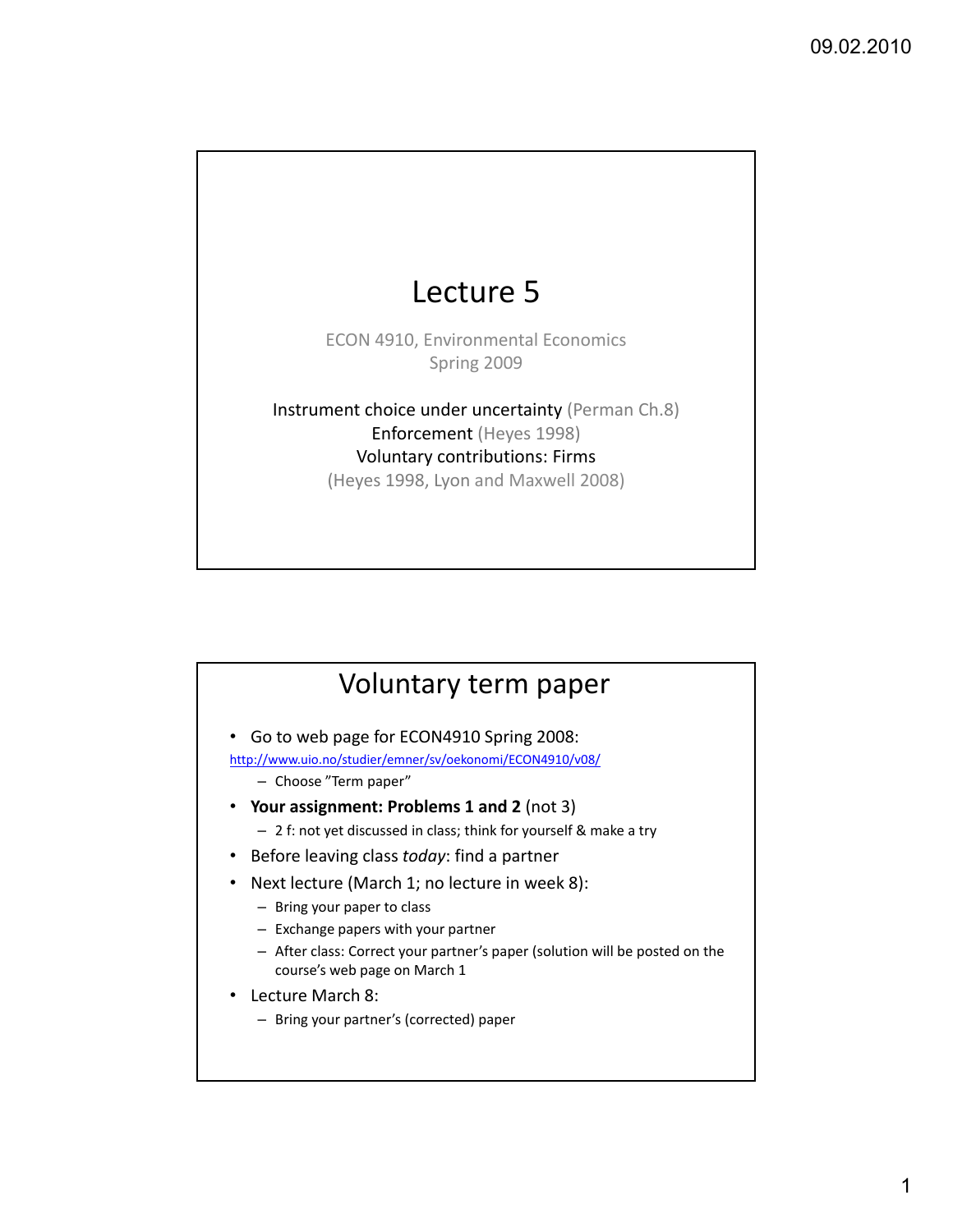

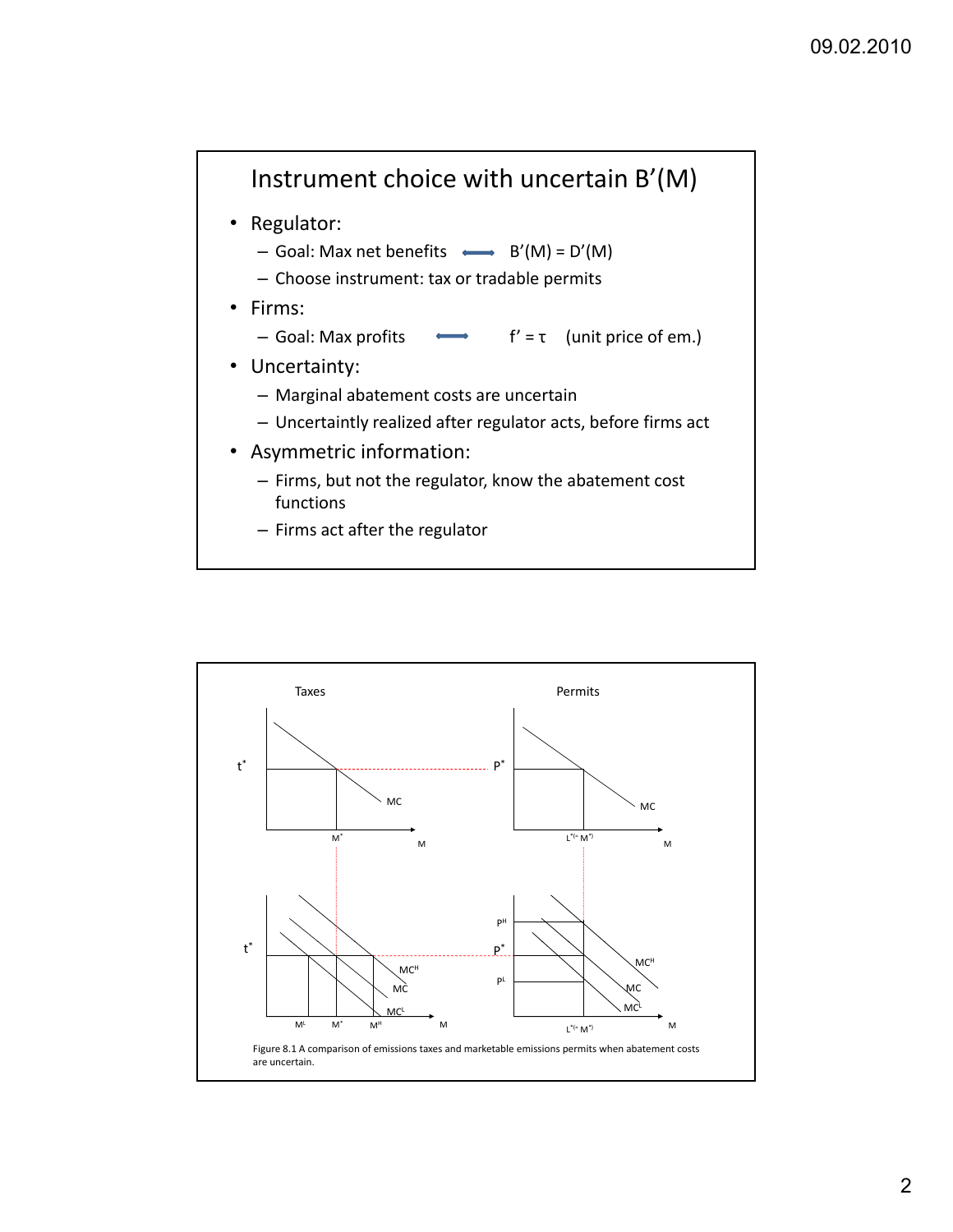

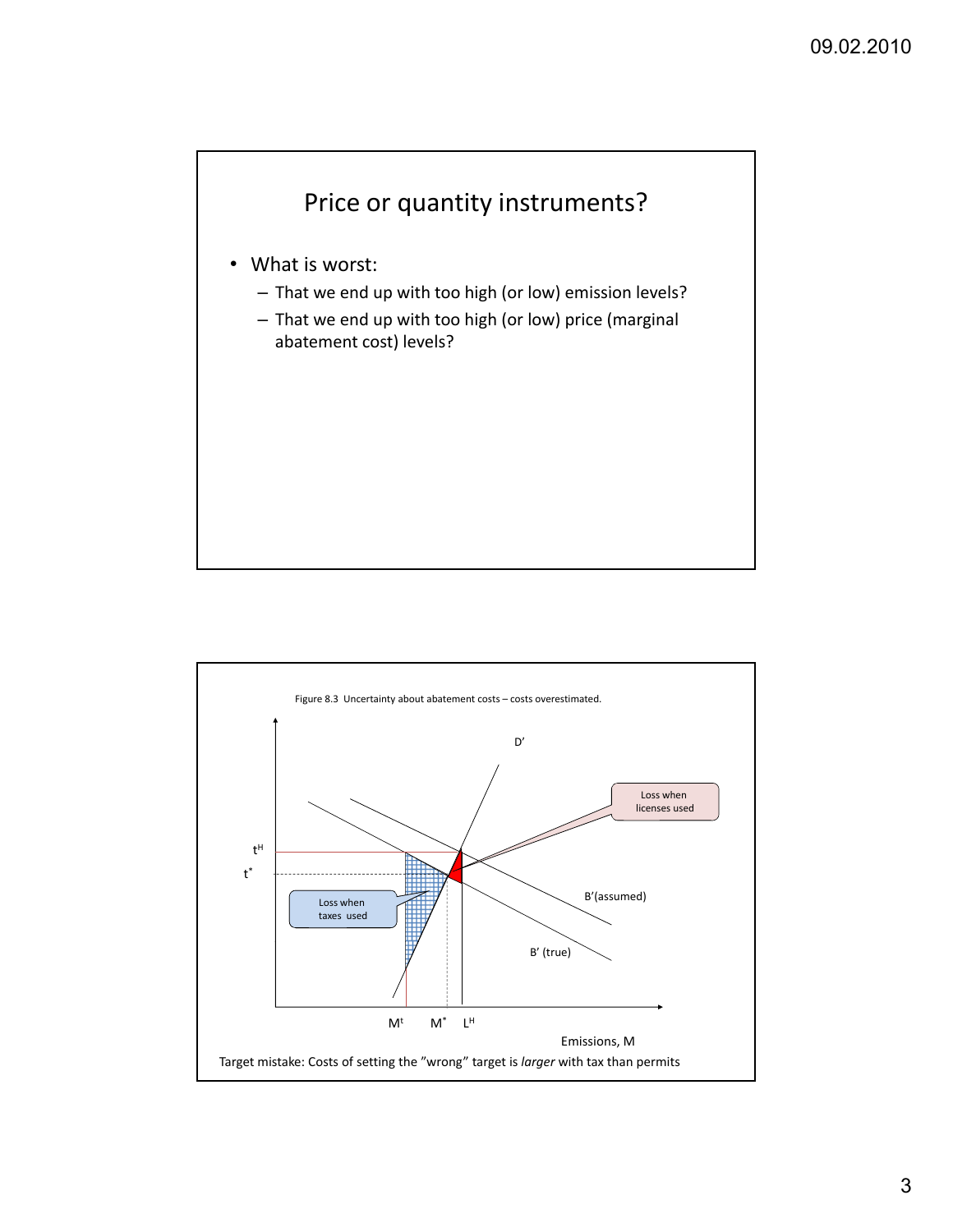

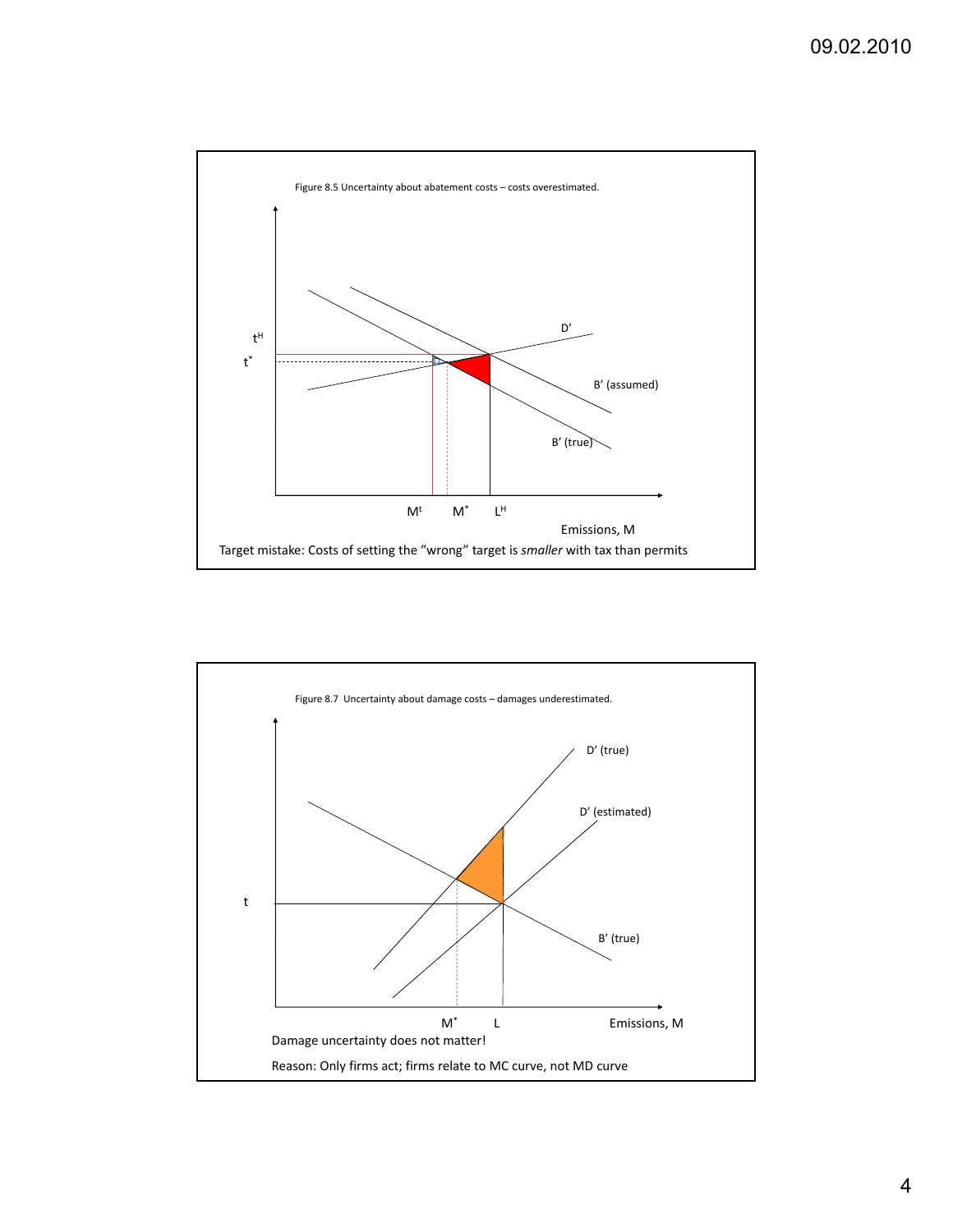

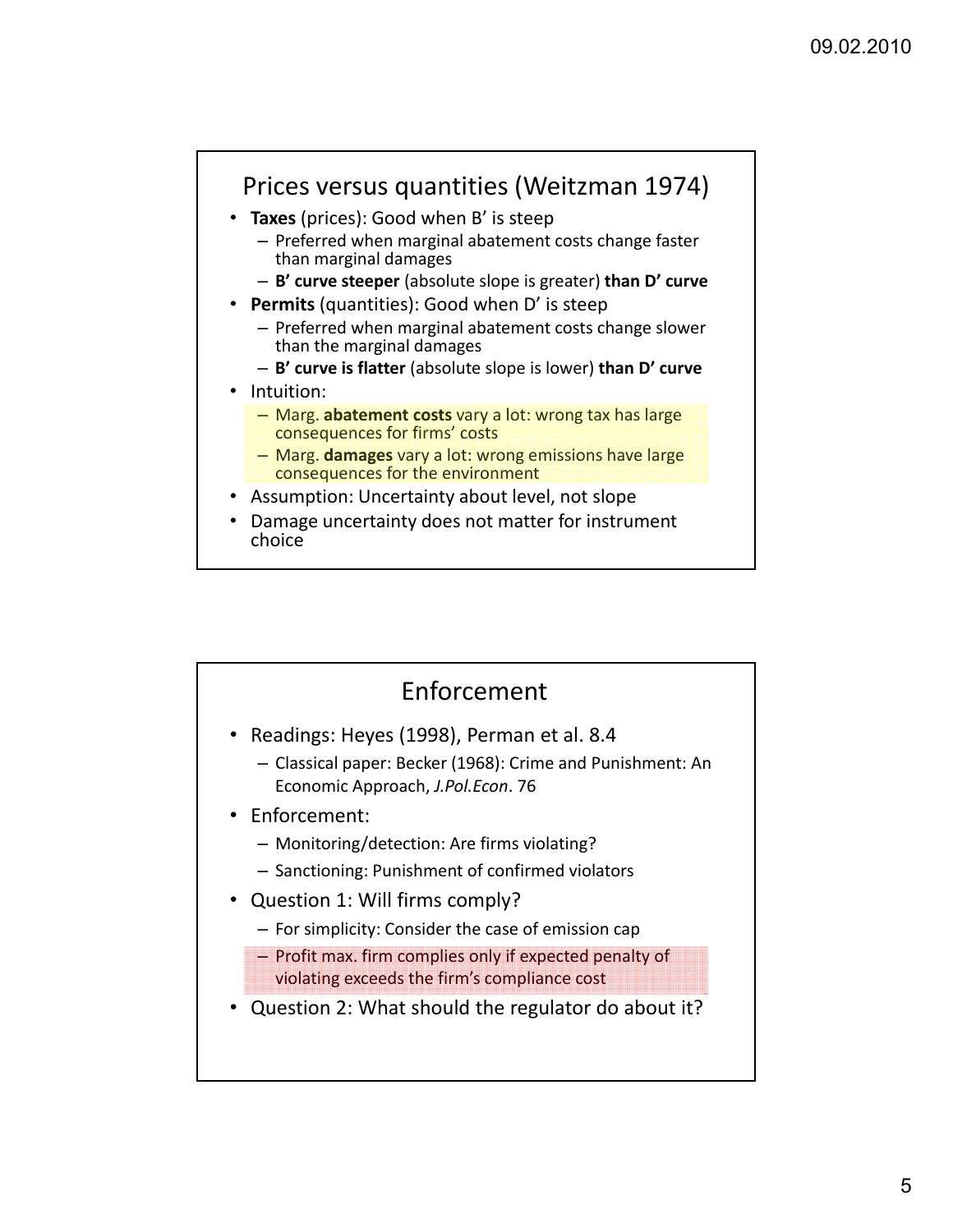#### Firms' compliance choice

- "Binding" emission cap:  $m^{max} < \hat{m}$ – disregard difference between firms
- Violate? If yes: How much?
- Assume risk neutral firms: Maximize expected profits
- Assume perfect monitoring
	- *If* inspected, violations are revealed with certainty
- Enforcement policy (known by firm):
	- Fixed monitoring probability *q*
	- Penalty P if inspected (note notation): If *m* ≤  $m^{max}$ : P = P(*m*) = 0

If *m* >  $m^{max}$ : P = P(*m*) ≥ 0, P' ≥ 0

•  $E(P(m)) = qP(m)$ 

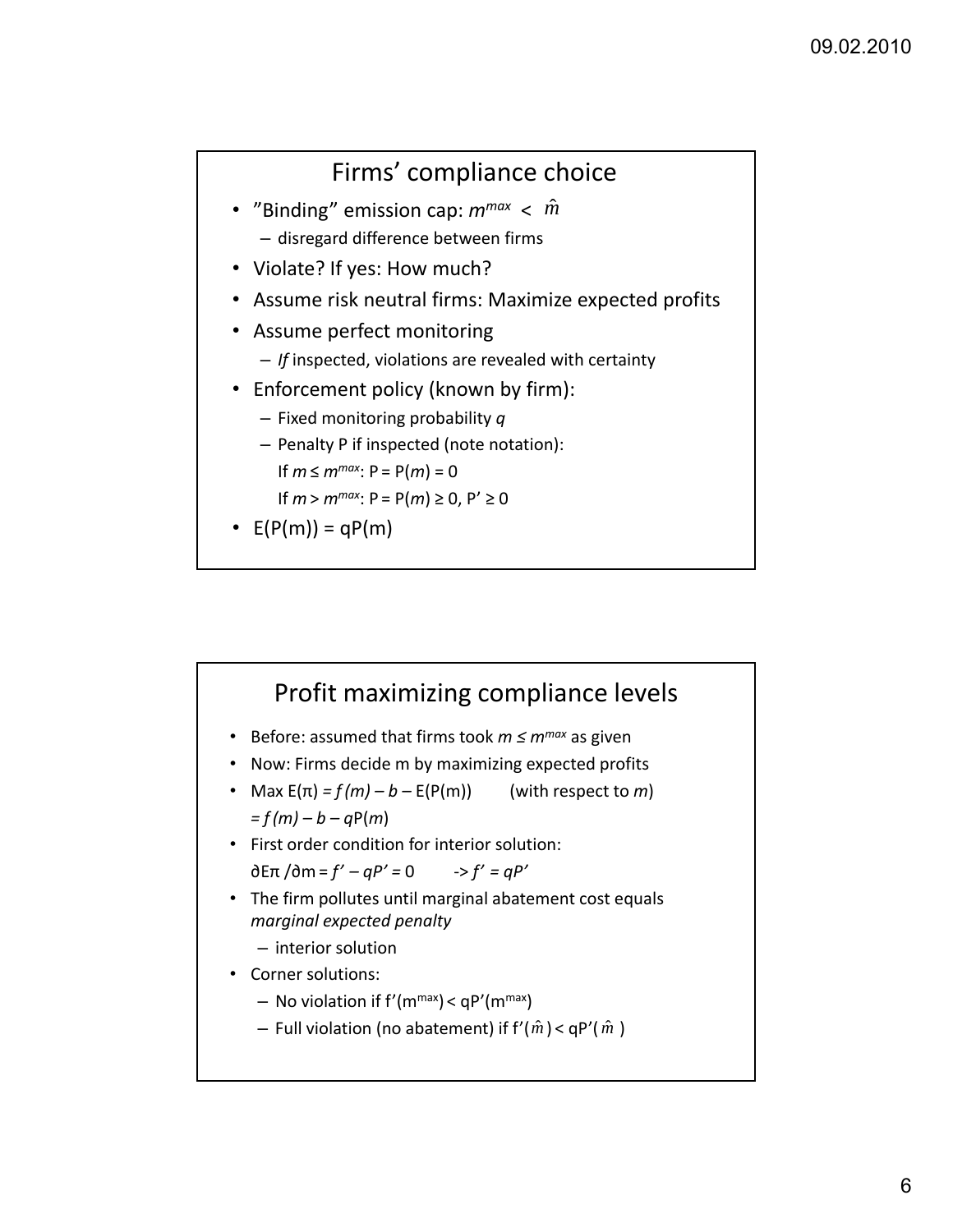

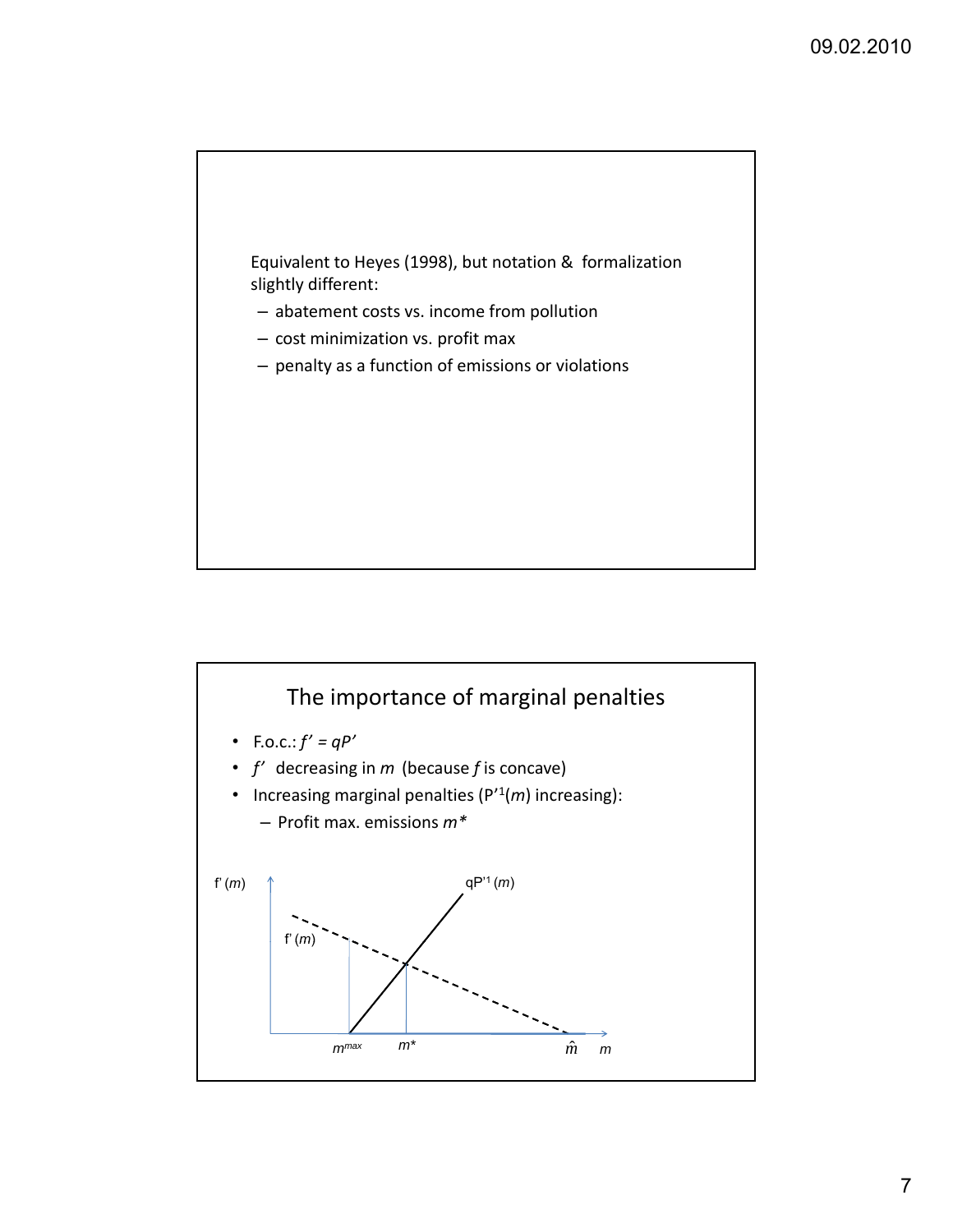

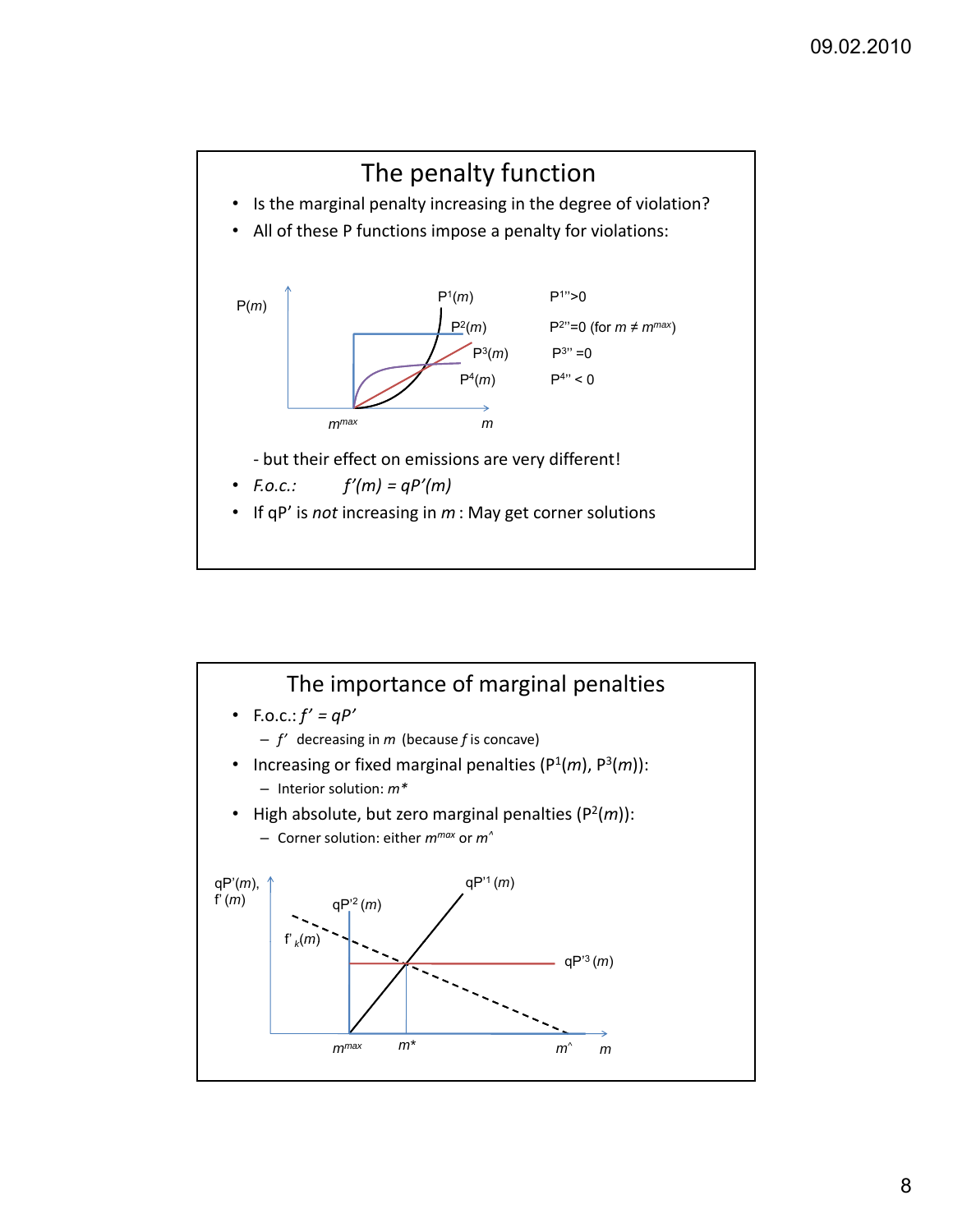

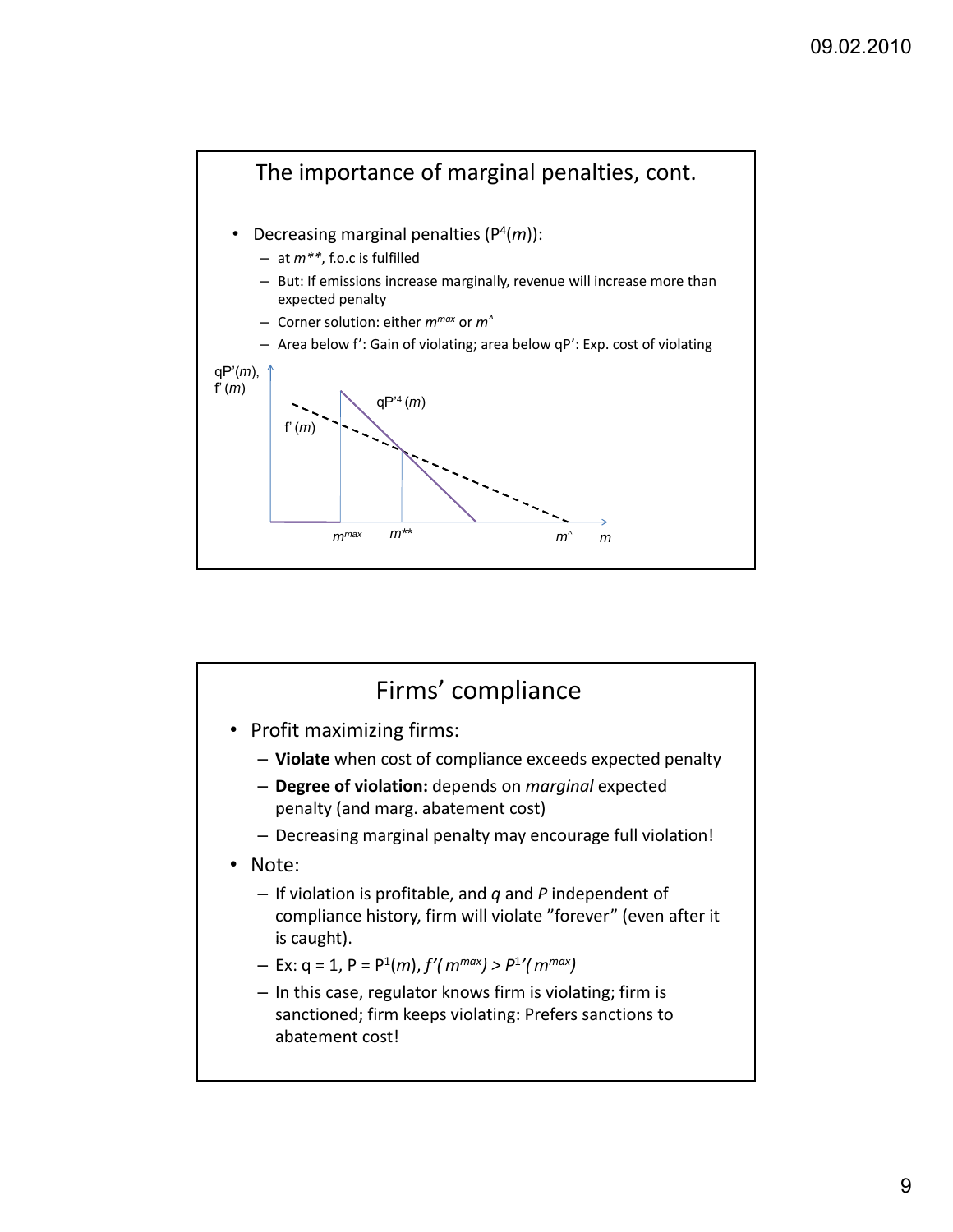

- Sufficiently high penalties and/or monitoring probabilities can ensure full compliance
	- $-$  e.g.: q=1, P'( $m^{max}$ )> f'( $m^{max}$ ), and P''≥0
	- Credible threats of sufficiently harsh punishment can eradicate crime
- In practice: Expected penalty is limited
	- Costly monitoring (inspection costs etc): May limit q
	- Costly sanctioning (legal procedures etc): May limit P(*m*)
	- Imperfect monitoring: May limit P(*m*) (type I & II errors, fairness concerns)
	- Fairness, more generally: May limit P(*m*) (Reasonable/political acceptable)

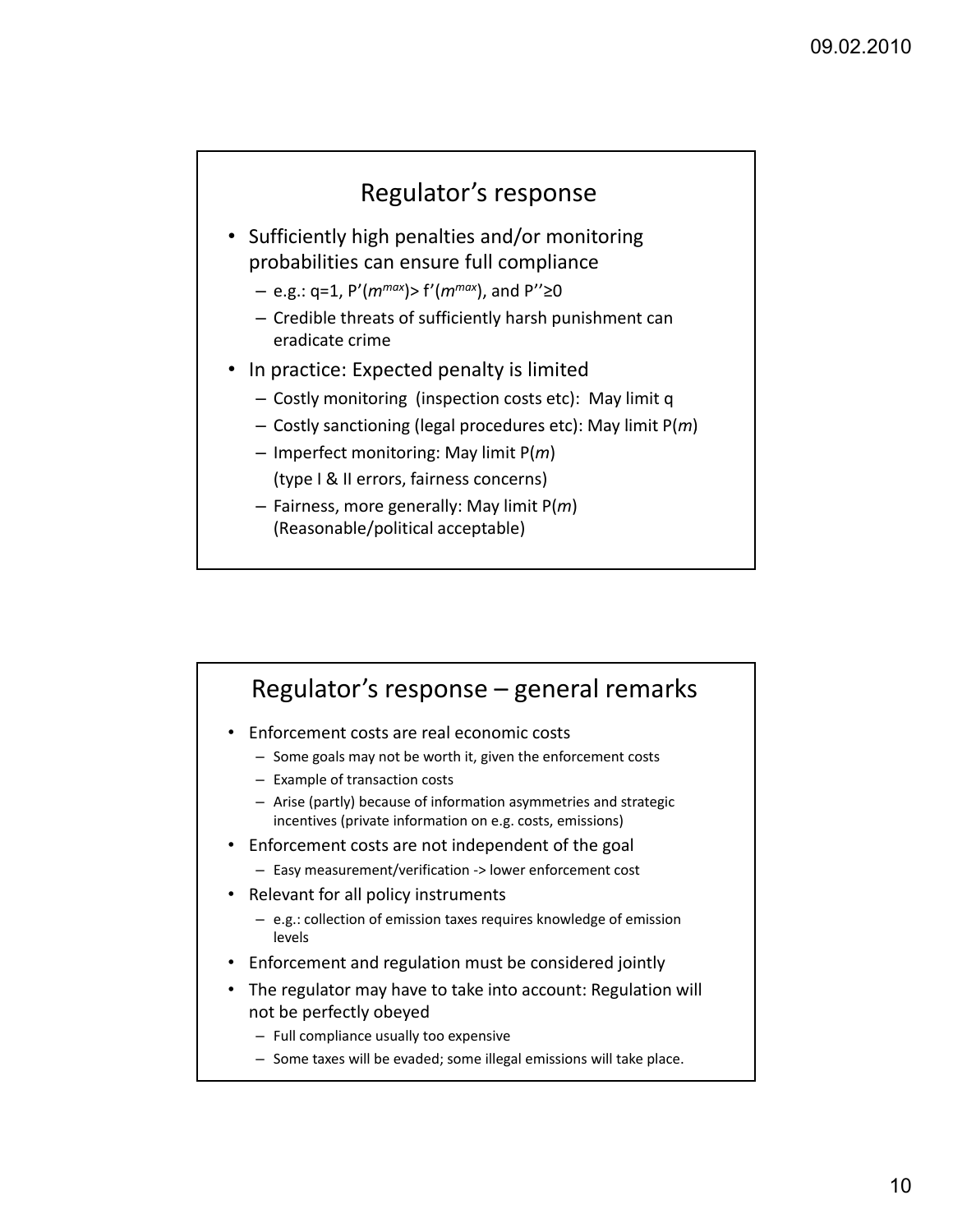

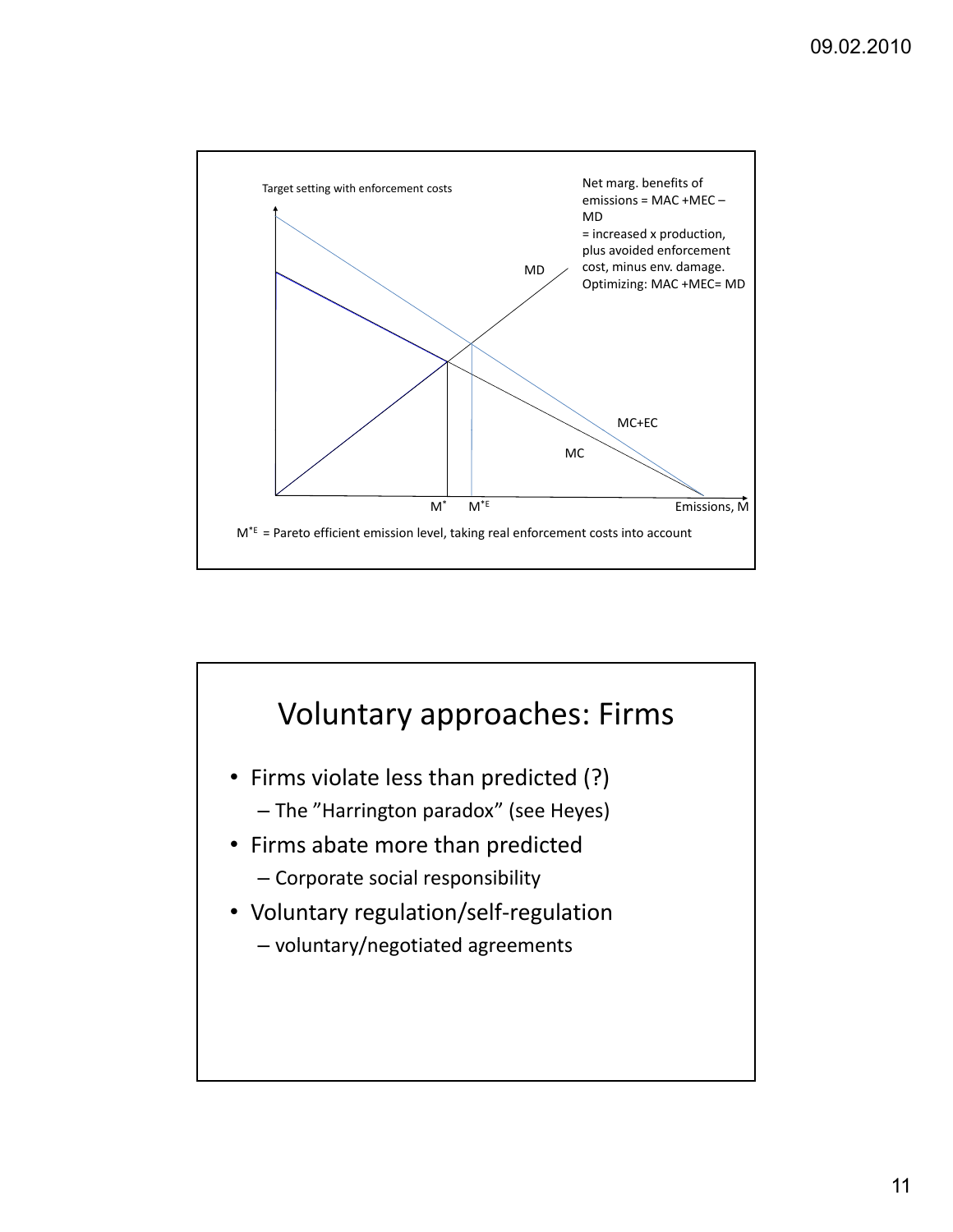### The Harrington paradox

- Harrington (1988):
	- For most sources, monitoring frequence is low
	- Even when violations are discovered, fines or other penalties are rarely imposed
	- Sources are, nonetheless, thought to be in compliance a large part of the time.
- Theoretical prediction: *f'(e) = qP'(e)*
	- Firm pollutes until marginal abatement cost equals marginal expected penalty.
	- q low, P' close to zero: violations even with low f'
- Widely cited poorly documented
	- Nyborg and Telle 2006: Low *qP'(e)* well documented; high compliance largely undocumented

#### Voluntary agreements

- Negotiations industry/firm vs. regulator
- Agreement:
	- Firm/industry commits to abatement goal (e.g.: reduce non‐recycled packaging waste by 60 per cent by 200x)
	- Regulator abstains from taxes/CAC measures
- Gains:
	- Firms: No tax/CAC regulation
	- Regulator: More efficient abatement? Better cooperation?
- Problems:
	- Legal committment limitations, regulator
	- Openness / democratic control
- Public voluntary programs (US)
	- Government initiated, no credible regulatory threat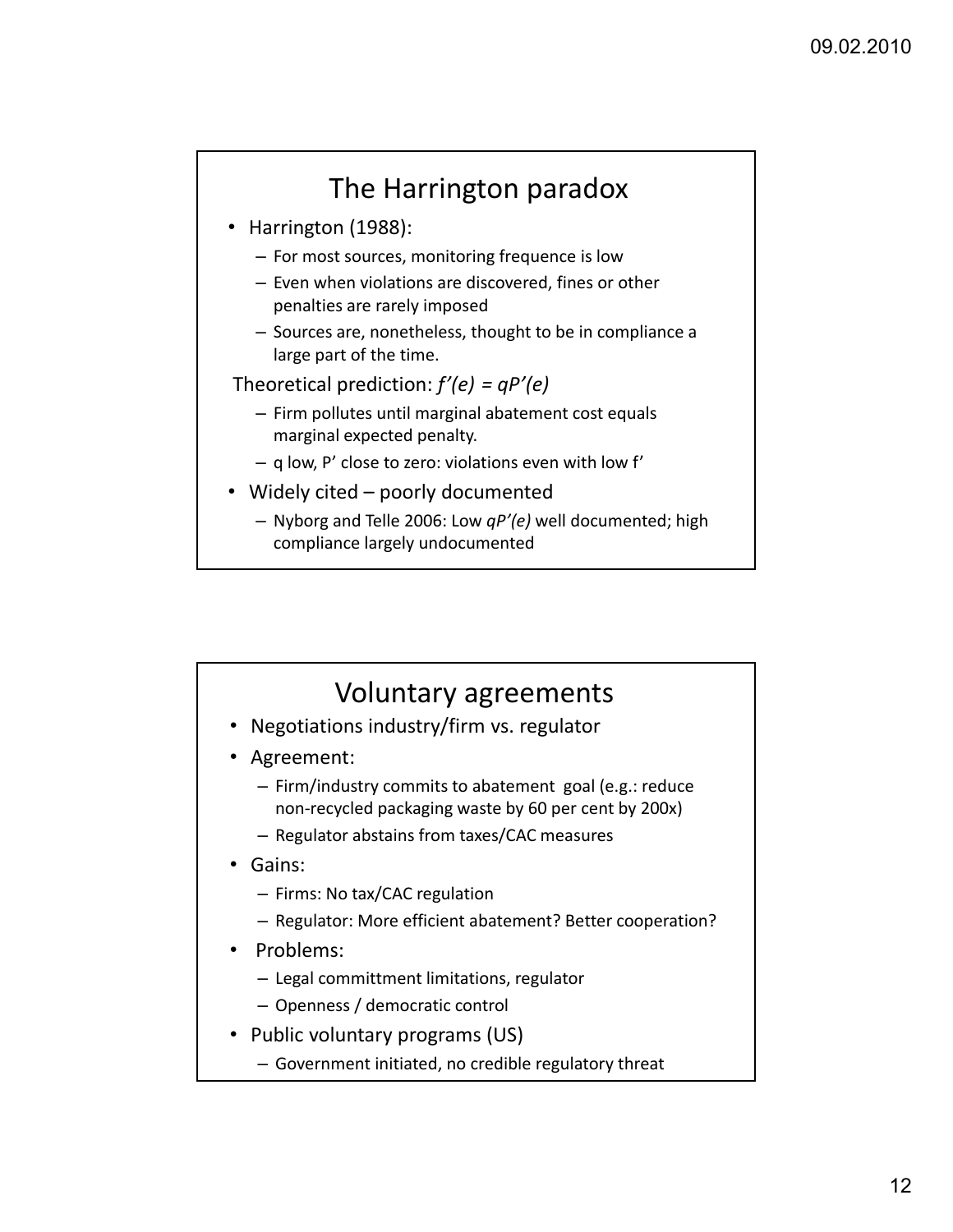### Corporate social responsibility

- "A concept whereby companies integrate social and environmental concerns in their business operations and in their interaction with their stakeholders on a voluntary basis" (EU Commission 2002)
- Exxon, Chiquita, McDonald's, Coca‐Cola, Ford...
	- "Corporate citizenship is a critical part of our business now and in the future. Our focus has expanded from philanthropy and community involvement to a broader look at how we use our resources to create sustainable growth and a better world." (From Ford Motor Company's homepage)
	- Only nice words?
- Business/industry organizations
	- NHO, HSH, EBL

## CSR and markets

- Conventional wisdom:
	- Firms with extra costs are wiped out by competition
	- A perfectly competitive market does not allow for CSR
- But green production and CSR do exist
- Explanations suggested in the literature:
	- 1. Pre‐emption of taxes or regulations
	- 2. Market power: Vertical differentiation
	- 3. Ethical customers: Extra WTP for green/"ethical" products
	- 4. Ethical investors
	- 5. Ethical workers: recruitment, motivation
- 3‐5: Inconsistent w. standard model?